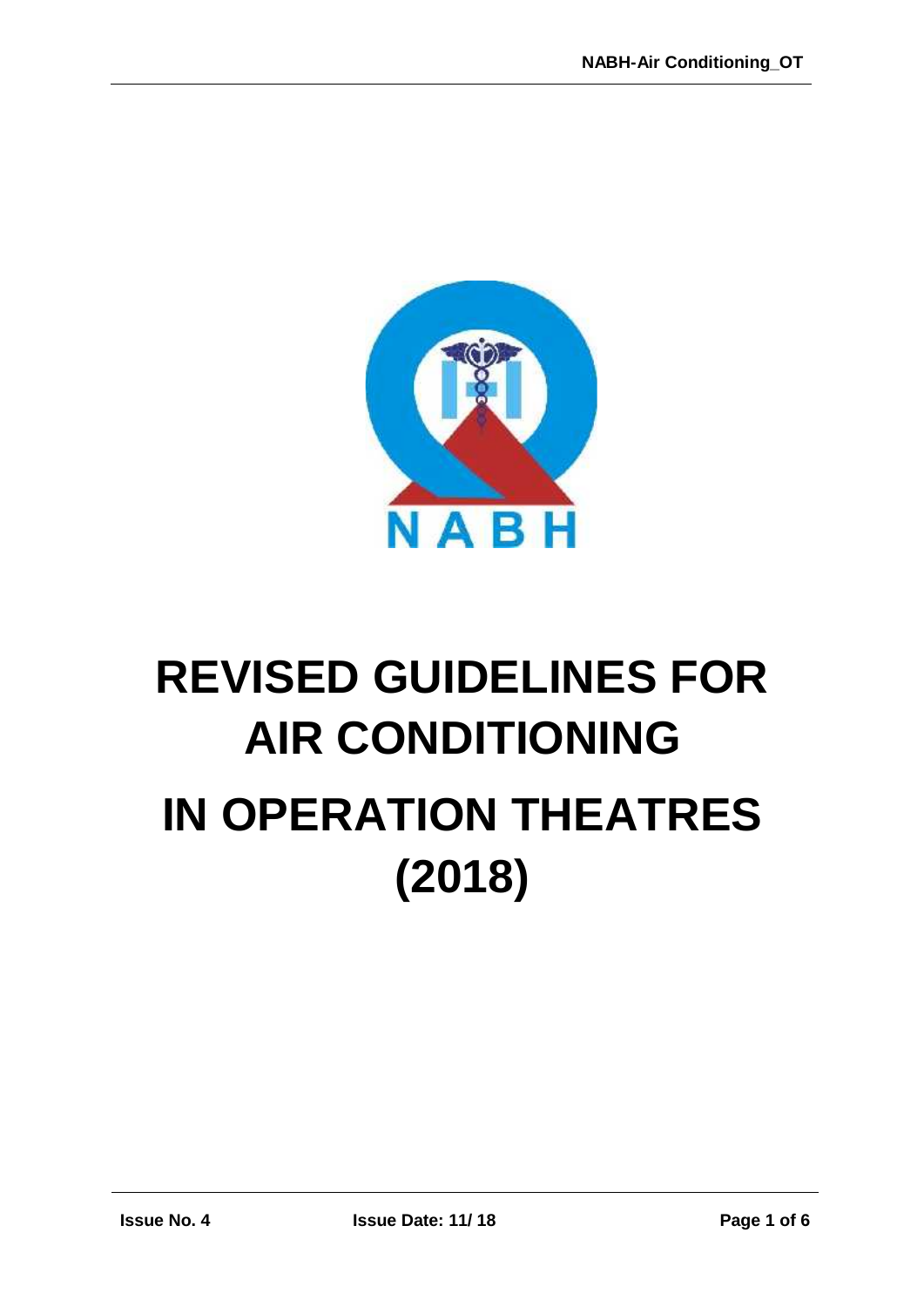# **Air Conditioning in OT**

- **A. The air conditioning requirements for operation theatre in HCO have been revisited in the context of points raised by various HCOs during surveys. These standards were examined by Technical committee and various latest international and national standards on air conditioning were reviewed. Retrofitting in the HCOs constructed before these guidelines came in to being was also considered. SHCOs and Eye HCOs were also considered while recommending certain new requirements.**
- **B. Though these guidelines are desirable under all programs, they are NOT MANDATORY for the SHCOs and HCOs implementing pre-entry certification standards.**
- **C. Modular Operation Theatre is NOT A MANDATORY REQUIREMENT under any program. It is totally left to HCO whether they want to install it.**
- **D. For this purpose operation theatres have been divided into two groups:**
	- **1.** *Type A (Erstwhile Super specialty OT)***:** Type A OT means operation theatres for Neurosciences, Orthopaedics (Joint Replacement), Cardiothoracic and Transplant Surgery (Renal, Liver, heart etc.).
	- **2.** *Type B (Erstwhile General OT)***:** This includes operation theatres for Ophthalmology, day-care surgeries and all other basic surgical disciplines.

# **REQUIREMENTS – Type A (Erstwhile Super Specialty OT)**

- 1. **Air Changes Per Hour**:
	- Minimum total air changes should be **20** based on biological load and the location.
	- The fresh air component of the air change is required to be minimum **4** air changes out of total minimum **20** air changes.
	- If Healthcare Organization (HCO) chooses to have 100% fresh air system then appropriate energy saving devices like heat recovery wheel, run around pipes etc. should be installed.
- 2. **Air Velocity**: The airflow needs to be unidirectional and downwards on the OT table. The air face velocity of **25-35 FPM (**feet per minute) from non-aspirating unidirectional laminar flow diffuser/ceiling array is recommended.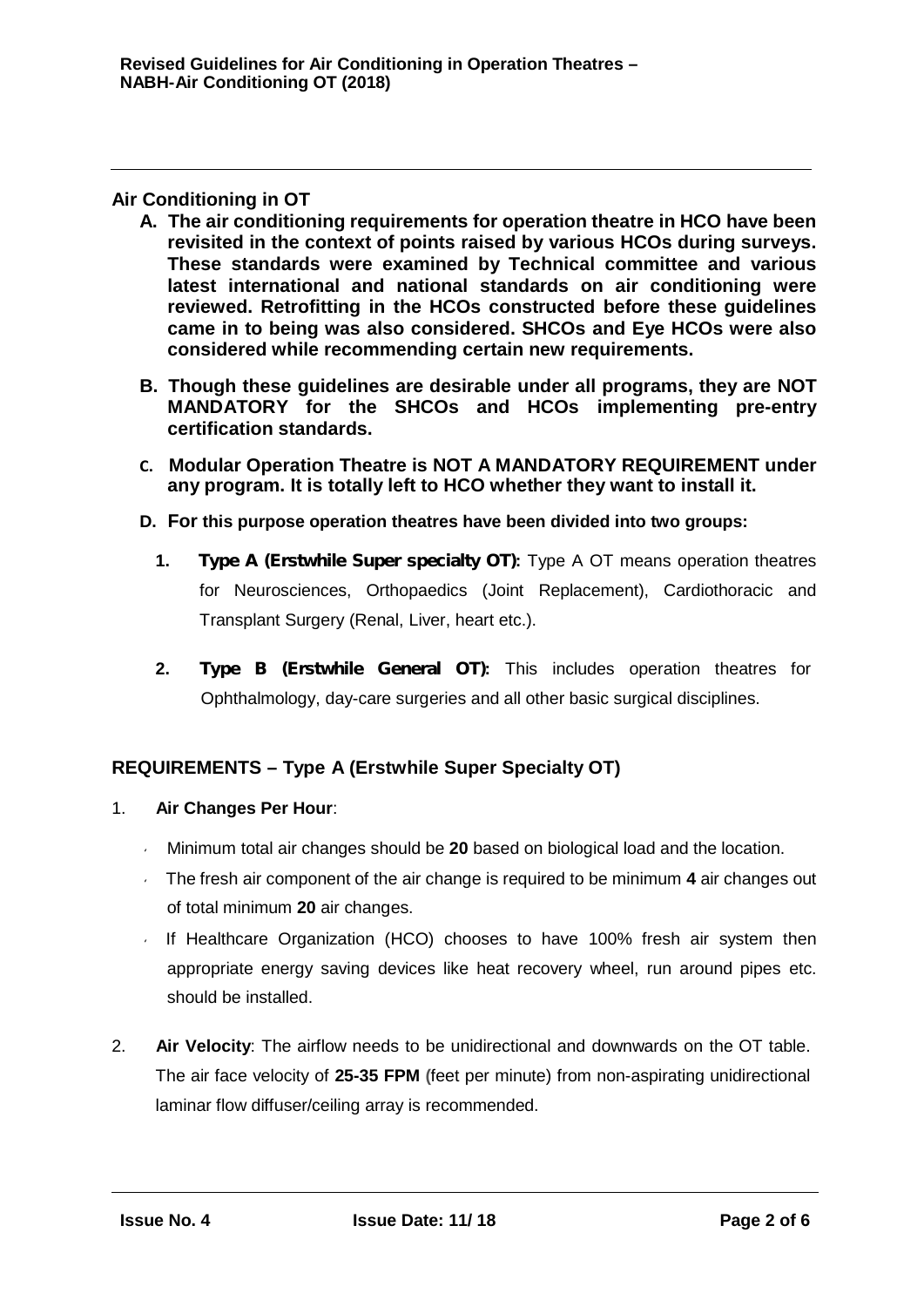- 3. **Positive Pressure**: The minimum **positive pressure** recommended is **2.5 Pascal** (0.01 inches of water). There is a requirement to maintain positive pressure differential between OT and adjoining areas to prevent outside air entry into OT. Positive pressure will be maintained in OT at all times (operational & non-operational hours)
- 4. **Air handling in the OT including air Quality**: Air is supplied through Terminal **HEPA** (High-Efficiency Particulate Air) filters in the ceiling. The HEPA can be at AHU level if it not feasible at terminal level inside OT.The minimum size of the filtration area should extend one foot on all sides of the OT table.
- 5. **Air Filtration**: The AHU (i.e. air handling unit) must be an air purification unitand air filtration unit. There must be two sets of washable flange type filters of efficiency 90% down to **10 microns** and 99% down to **5 microns** with aluminium / SS 304 frame within the AHU. The necessary service panels to be provided for servicing the filters, motors & blowers. HEPA filters of efficiency 99.97% down **to 0.3 microns** or higher efficiency are to be provided. Air quality at the supply i.e. at grille level should be Class 100/ISO Class 5 (at rest condition). Note : class 100 means a cubic foot of air should not have more than 0.5 microns or larger.
- 6. **Temperature & Relative Humidity**: It should be maintained **21<sup>0</sup>C ± 3 <sup>0</sup>C** *(*except for Joints replacement where it should be **18<sup>0</sup>C ± 2<sup>0</sup>C***)* with corresponding relative humidity between **20 to 60%,** though the idealRH is considered to be **55%**. Appropriate devices to monitor and display these conditions inside the OT may be installed.

# **REQUIREMENTS – Type B (Erstwhile General OT)**

- 1. **Air Changes Per Hour:**
	- Same as Type A OT requirements above
- 2. **Air Velocity**:
	- Same as Type A OT requirements above.
- 3. **Positive Pressure**:
	- Same as Type A OT requirements above
- 4. **Air Filtration**: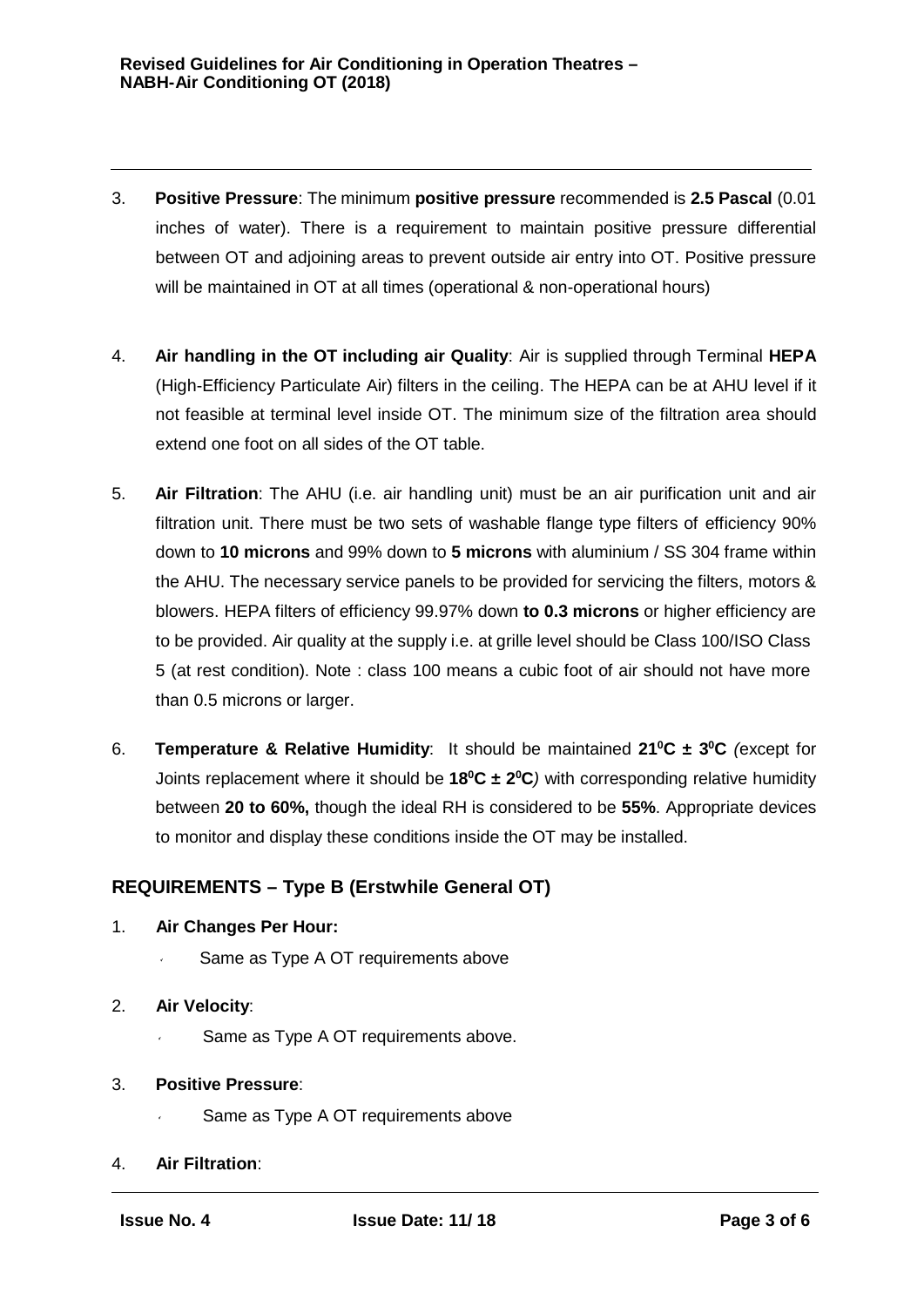The AHU (i.e. air handling unit) must be an air purification unit and air filtration unit.There must be two sets of washable flange type filters of efficiency 90% down to **10 microns** and 99% down to **5 microns** with aluminium/ SS 304 frame within the AHU. The necessary service panels to be provided for servicing the filters, motors & blowers. HEPA filters of efficiency 99.97% down **to 0.3 microns** or higher efficiency **may be** provided. The Air quality at the supply i.e. at grille level should be class 1000/ISO Class 6 ( at rest condition). Note: Class 1000 means a cubic foot of air must have no more than 1000 particles measuring 0.5 microns or larger.

#### 5. **Temperature and Humidity:**

The temperature should be maintained at **21<sup>0</sup>C ± 3 <sup>0</sup>C** inside the OT at all times with corresponding relative humidity between 20 to 60%. Appropriate devices to monitor and display these conditions inside the OT may be installed.

# **Design considerations for Operation Theatres**

- **A.** The AHU of each OT should be **dedicated one** and should not be linked to air conditioning of any other area in the OT and surroundings.
	- $\checkmark$  One AHU for multiple OTs is permitted provided there is a back-up/contingency plan to accommodate surgeries in other OTs in the eventuality of failure of infection control in these OTs. Redundancy in terms of multiple fans for return and input air with UPS and DG set supply is provided to such type of common AHU. Direct drive fans will be required in such common AHU. The specific evidence of validation for the above will have to be provided either by the vendor/third party.
- **B. Outdoor Air intakes:** The location of outdoor air intake for an AHU must not be located near potential contaminated sources like DG exhausthoods, lab exhaust vents, and vehicle parking area.
- **C.** Window & split A/c **should not** be used in any type of OT because they are pure re-circulating units and have pockets for microbial growth which cannot be sealed.
- **D.** For old constructions and for retrofitting (constructed/renovated prior to 2015)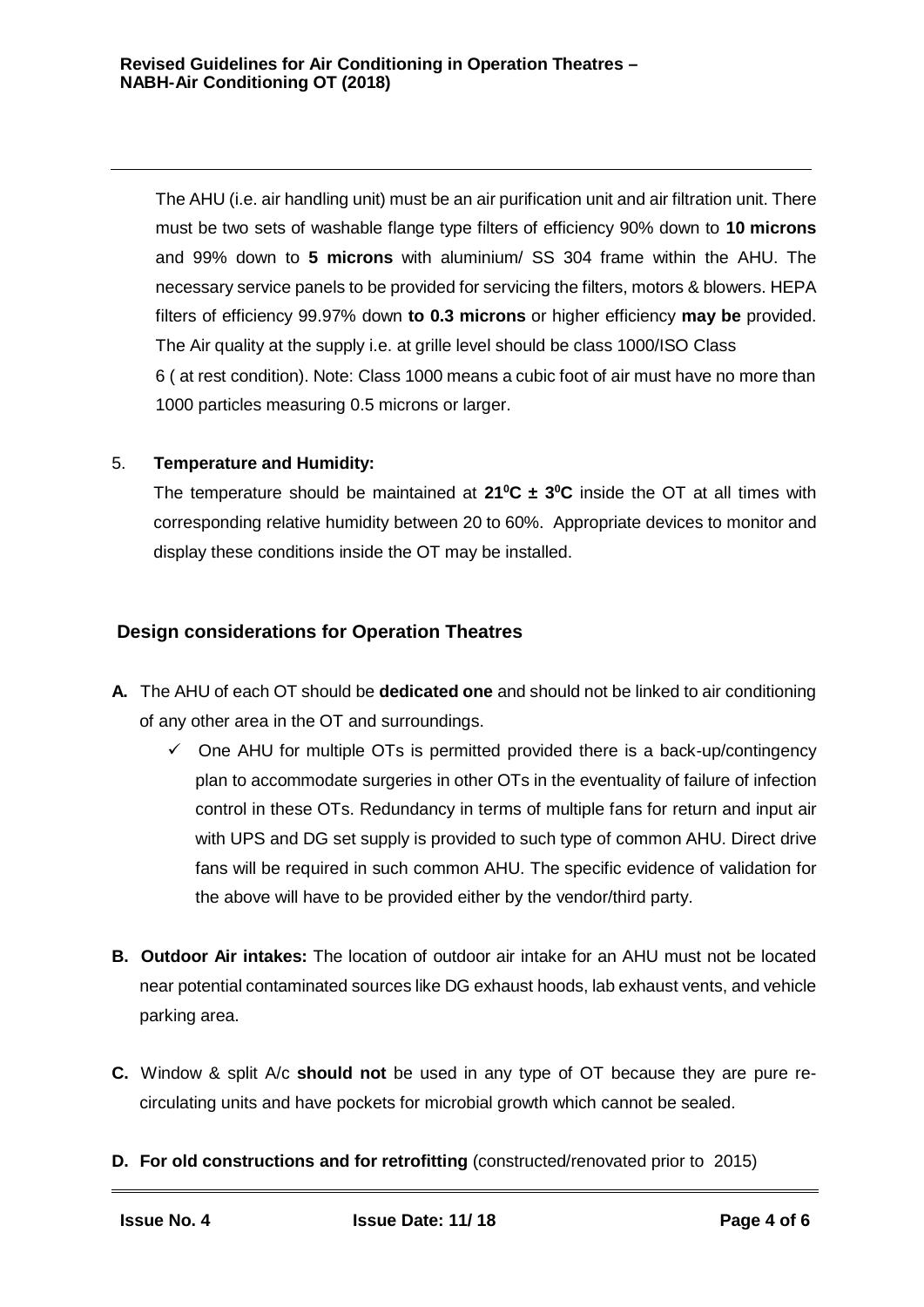1. Where space is a constraint, ceiling suspended AHU is permitted provided there is accessibility for maintenance of filters and other parts of AHU.

2. Dx unit with AHU is recommended for OTs where retrofitting solution is possible. It is also recommended as cost effective solution for OTs in **SHCO/Eye care** hospitals.

3. All requirements spelt out for new constructions and Type A and Type B OTs above in terms of air changes, particle count, positive pressure, temperature, humidity and air velocity will have to be met by such OTs in old constructions/HCOs.

**E.** During the non-functional hours AHU blower will be operational round the clock (may be without temperature control). Variable frequency devices (VFD) may be used to conserve energy. Air changes can be reduced to **25%** during non-operating hours thru VFD provided positive pressure relationship is not disturbed during such period.

# **Maintenance of the system**

- **Validation of system** should be done every 6 months and as per ISO 14644 standards. This should include:
	- $\checkmark$  Temperature and Humidity check
	- $\checkmark$  Air particulate count
	- $\checkmark$  Air Change Rate Calculation
	- $\checkmark$  Air velocity at outlet of terminal filtration unit /filters
	- $\checkmark$  Pressure Differential levels of the OT with respect to ambient / adjoining areas
	- $\checkmark$  Validation of HEPA Filters by appropriate tests.
- **Preventive Maintenance of the system:** It is recommended that periodic preventive maintenance be carried out in terms of cleaning of pre filters, micro vee filters at the interval of **30 days.** Preventive maintenance of all the parts of AHU is carried out as per manufacturer recommendations.

# **References**

- 1. ANSI/ASHRAE (American Society of Heating, Refrigerating and Air Conditioning Engineers) /ASHE standards 170-2017.
- 2. Previous NABH guidelines for air conditioning in operation theatre 2015.